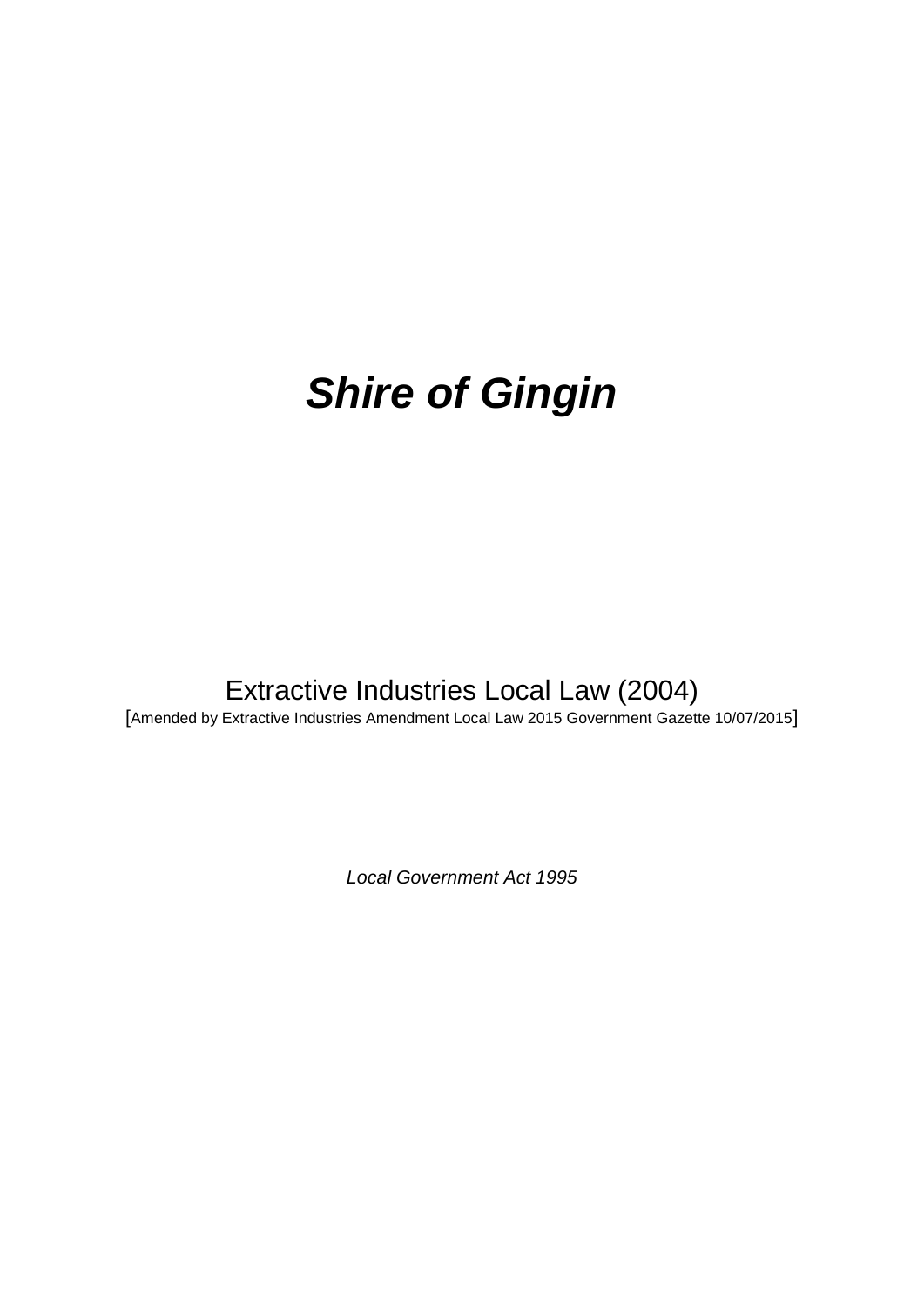# **TABLE OF CONTENTS**

|                                                                      | 1.1 |                                                                       |  |  |  |
|----------------------------------------------------------------------|-----|-----------------------------------------------------------------------|--|--|--|
|                                                                      | 1.2 |                                                                       |  |  |  |
|                                                                      | 1.3 |                                                                       |  |  |  |
| <b>PART 2 - LICENSING REQUIREMENTS FOR AN EXTRACTIVE INDUSTRY  3</b> |     |                                                                       |  |  |  |
|                                                                      | 2.1 |                                                                       |  |  |  |
|                                                                      |     |                                                                       |  |  |  |
|                                                                      | 3.1 |                                                                       |  |  |  |
|                                                                      | 3.2 |                                                                       |  |  |  |
| PART 4 - TRANSFER, CANCELLATION AND RENEWAL OF LICENCE 7             |     |                                                                       |  |  |  |
|                                                                      | 4.1 |                                                                       |  |  |  |
|                                                                      | 4.2 |                                                                       |  |  |  |
|                                                                      | 4.3 |                                                                       |  |  |  |
|                                                                      |     |                                                                       |  |  |  |
|                                                                      | 5.1 |                                                                       |  |  |  |
|                                                                      | 5.2 |                                                                       |  |  |  |
|                                                                      |     |                                                                       |  |  |  |
|                                                                      | 6.1 |                                                                       |  |  |  |
|                                                                      | 6.2 |                                                                       |  |  |  |
|                                                                      | 6.3 |                                                                       |  |  |  |
|                                                                      |     |                                                                       |  |  |  |
|                                                                      | 7.1 |                                                                       |  |  |  |
|                                                                      | 7.2 | Mines Safety and Inspection Act 1994 and Environmental Protection Act |  |  |  |
|                                                                      | 7.3 |                                                                       |  |  |  |
|                                                                      | 7.4 | Works to be Carried Out on Cessation of Operations 13                 |  |  |  |
|                                                                      |     |                                                                       |  |  |  |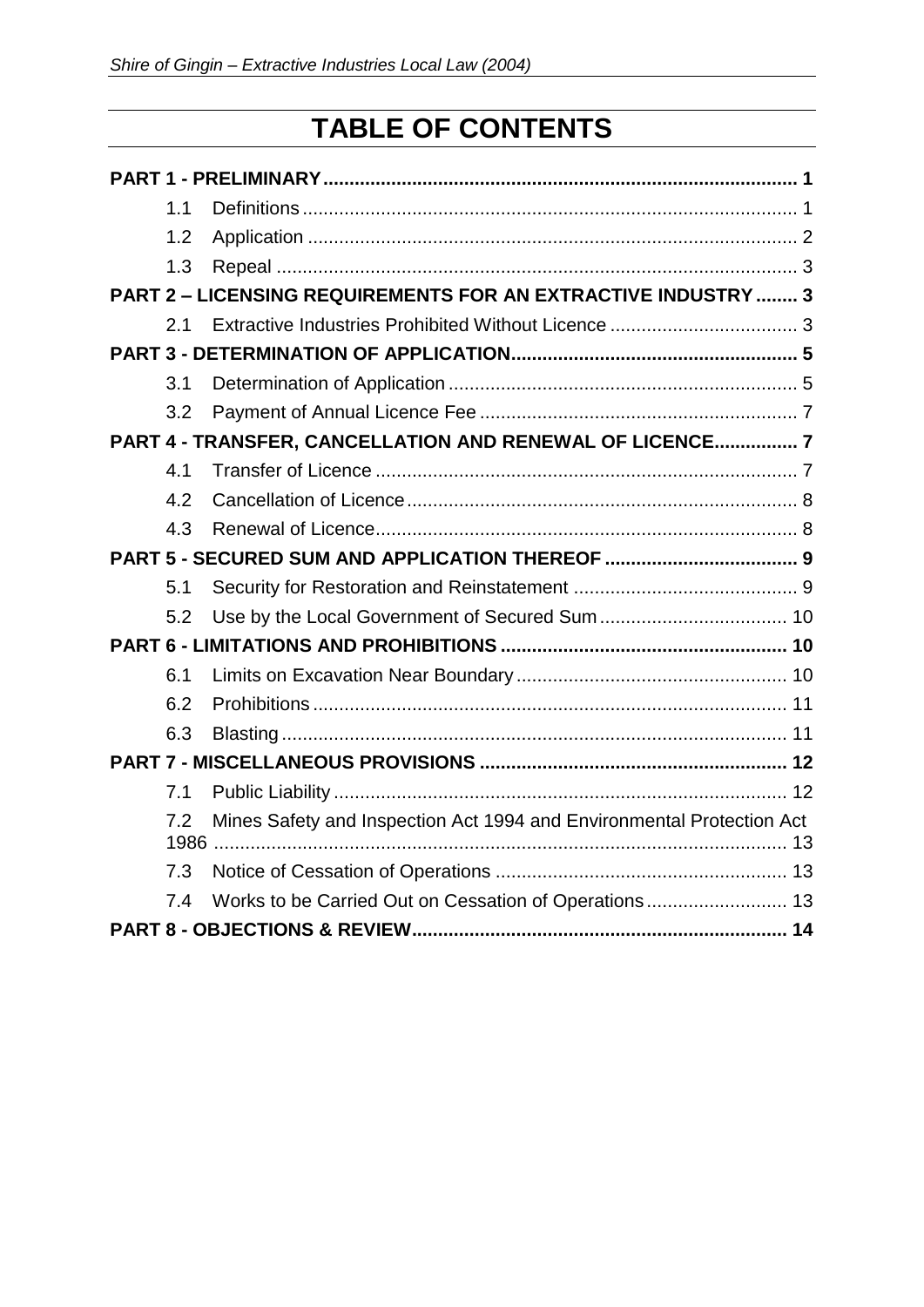### *Local Government Act 1995*

Shire of Gingin

#### **EXTRACTIVE INDUSTRIES LOCAL LAW 2004**

Under the powers conferred by the *Local Government Act 1995* and under all other powers enabling it, the Council of the Shire of Gingin resolved on the Twenty-first day of October 2003 to make the following local law.

#### **PART 1 - PRELIMINARY**

#### <span id="page-2-1"></span><span id="page-2-0"></span>**1.1 Definitions**

In this local law, unless the context otherwise requires -

**"Act"** means the *Local Government Act 1995*;

**"carry on an extractive industry"** means quarrying, excavating, crushing and screening for stone, gravel, sand, clay, limestone, loam and other basic raw materials;

**"CEO"** means the Chief Executive Officer of the local government;

**"district"** means the district of the local government;

**"excavation"** includes quarry;

**"land"** unless the context otherwise requires, means the land on which the applicant proposes carrying on the extractive industry to which the licence application relates;

**"licence"** means a licence issued under this local law for a specified site;

**"licensee"** means the person named in the licence as the licensee;

**"local government"** means the Shire of Gingin;

**"occupier"** has the meaning given to it in the Act;

**"owner"** has the meaning given to it in the Act; and

**"person"** does not include the local government.

**"secured sum"** means the sum required to be paid or the amount of a bond, guarantee or other security under clause 5.1;

**"site"** means the land specified by the local government in a licence.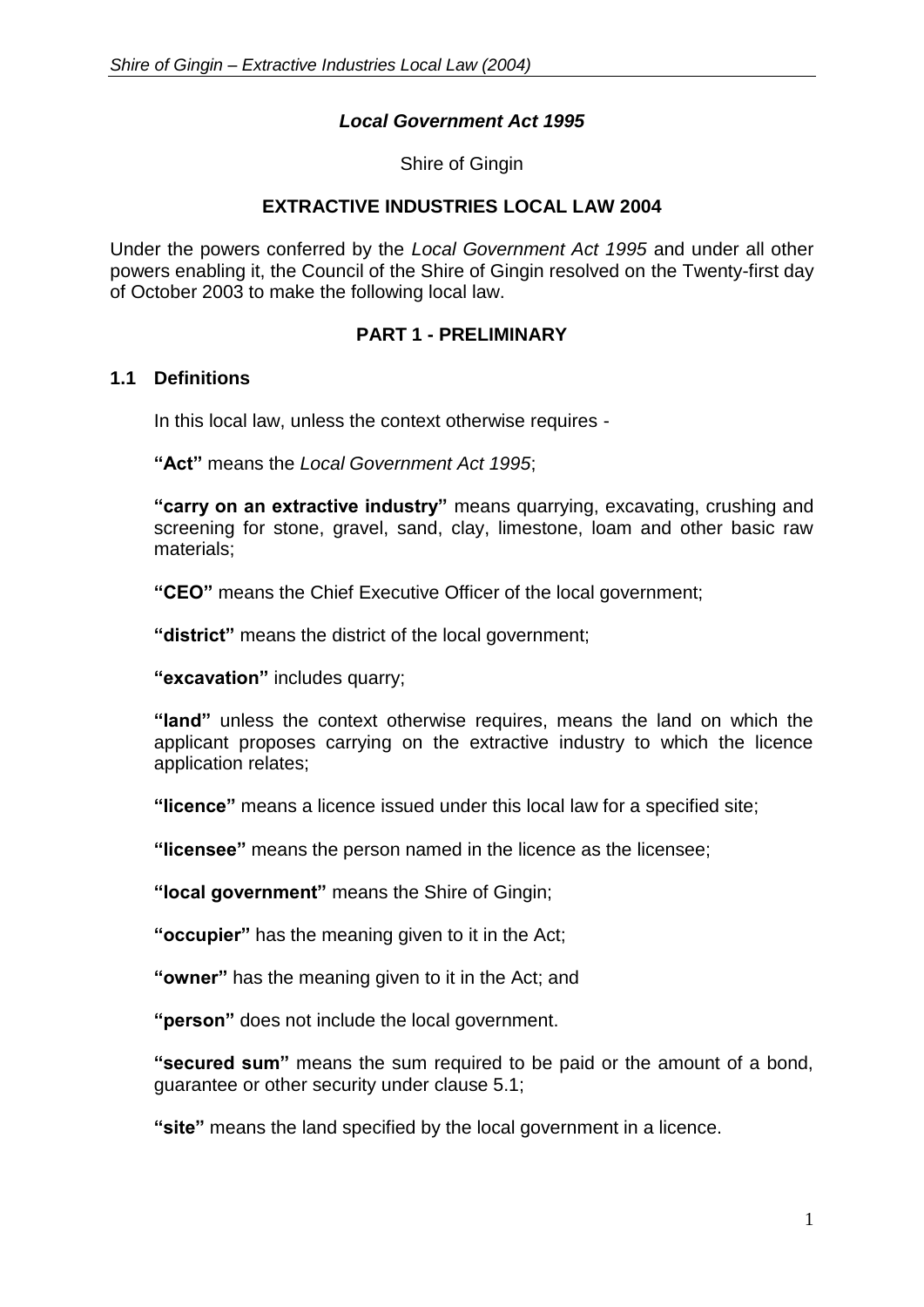# <span id="page-3-0"></span>**1.2 Application**

- (1) The provisions of this local law
	- (a) subject to paragraphs (b), (c) and (d)
		- (i) apply and have force and effect throughout the whole of the district; and
		- (ii) apply to every excavation whether commenced prior to or following the coming into operation of this local law;
	- (b) do not apply to the extraction of minerals under the Mining Act 1978;
	- (c) do not apply to the carrying on of an extractive industry on Crown land;
	- (d) do not affect the validity of any licence issued under the local law repealed by clause 1.3 of this local law if that licence is currently in force at the date of gazettal of this local law; and
	- (e) do not apply to the carrying out of an extractive industry on a lot by the owner or occupier of that lot where the material extracted is not sold and is used solely on that lot or on an adjacent lot owned or occupied by the person carrying out the extractive industry.
- (2) Notwithstanding any other provision, the local government may waive any requirement or provision of this local law (including a requirement to hold a valid licence), where the local government is satisfied on receiving a written application for an exemption under this clause that the extractive industry is to be carried out solely for the benefit of a local community or sporting organisation (whether incorporated or not), provided that where the local government is so satisfied –
	- (a) The extractive industry may only be carried out if the local government has authorised it in writing;
	- (b) The local government may impose conditions on the authorisation pursuant to which the extractive industry shall operate (including in a case where the CEO otherwise waives the requirement to hold a valid and current licence);
	- (c) The person carrying out the extractive industry shall comply with any conditions imposed by the local government on the authorisation;
	- (d) Failure to comply with any condition imposed by the local government is deemed to be an offence pursuant to clause 2.1(b);
	- (e) The local government may from time to time vary or delete any conditions previously imposed, and may impose a new condition or conditions; and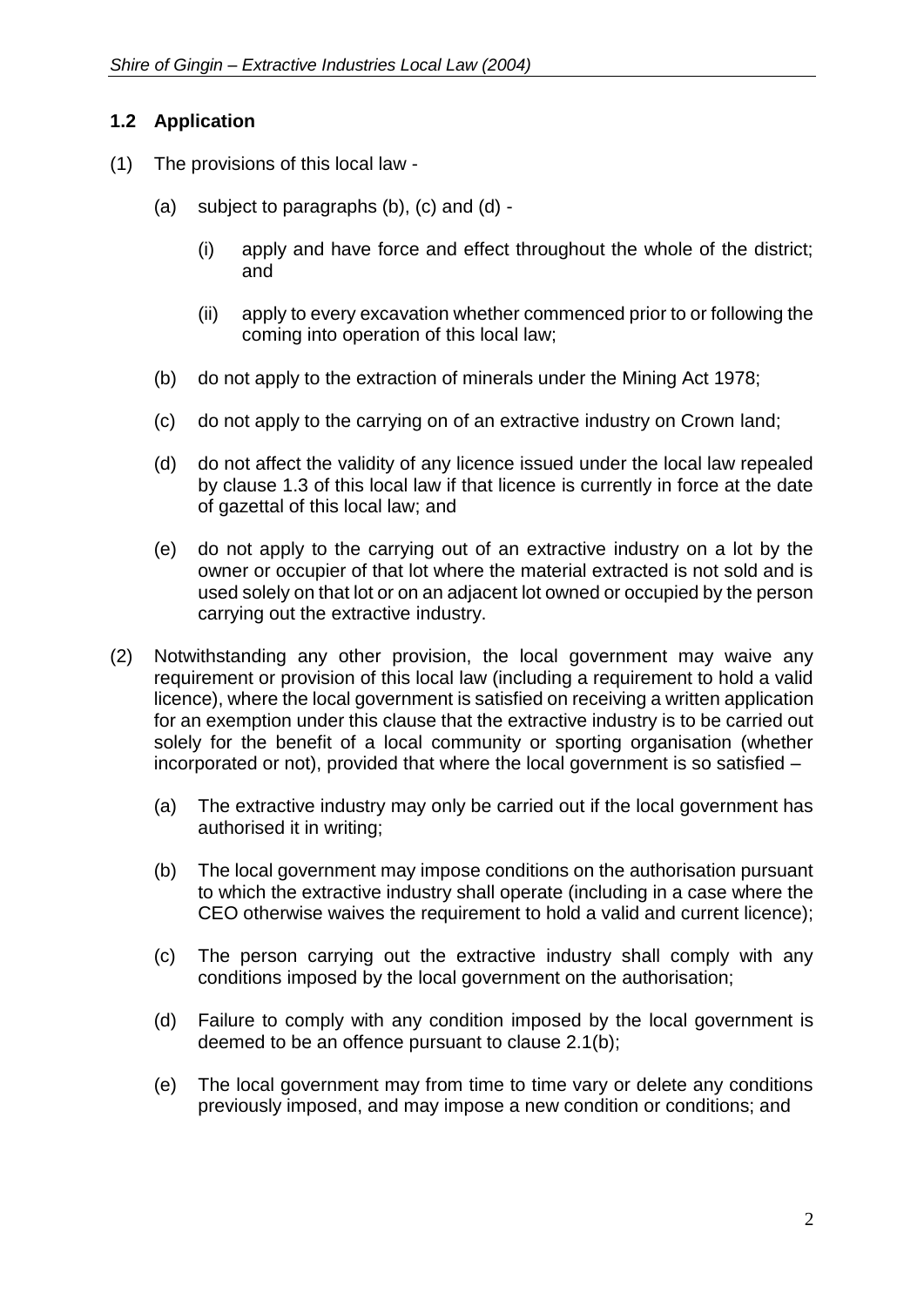(f) The local government may at any time determine that the extractive industry authorised pursuant to this clause shall cease, provided that the local government shall give written notice to the person carrying out the extractive industry which allows a minimum 28 days for the cessation of operations.

# <span id="page-4-0"></span>**1.3 Repeal**

The local law of the Shire of Gingin relating to Extractive Industries published in the Government Gazette on 27 November 1987, is repealed.

### <span id="page-4-1"></span>**PART 2 – LICENSING REQUIREMENTS FOR AN EXTRACTIVE INDUSTRY**

### <span id="page-4-2"></span>**2.1 Extractive Industries Prohibited Without Licence**

A person must not carry on an extractive industry -

- (a) unless the person is the holder of a valid and current licence; and
- (b) otherwise than in accordance with any terms and conditions set out in, or applying in respect of, the licence.

#### **2.2 Application for Licence**

- (1) A person seeking the issue of a licence in respect of any land shall apply in the form determined by the local government from time to time and must forward the application duly completed and signed by each of the applicant, the owner of the land and any occupier of the land to the CEO together with –
	- (a) The application fee as prescribed by the local government from time to time in accordance with sections 6.16 to 6.19 of the Act.
	- (b) A site plan, including a plan of the area of extraction at a scale of not less than 1:1000, and including the following:
		- (i) area depth and volume of extraction (existing and proposed final contours at 1 metre intervals);
		- (ii) distances from lot boundaries and all dwellings and other sensitive uses within a 1km radius of the extraction site;
		- (iii) road frontages and property access;
		- (iv) details of existing and surrounding land uses;
		- (v) existing vegetation, wetlands and watercourses, and distance to the proposed area of extraction;
		- (vi) area, height and volume of material and top soil stockpiles; and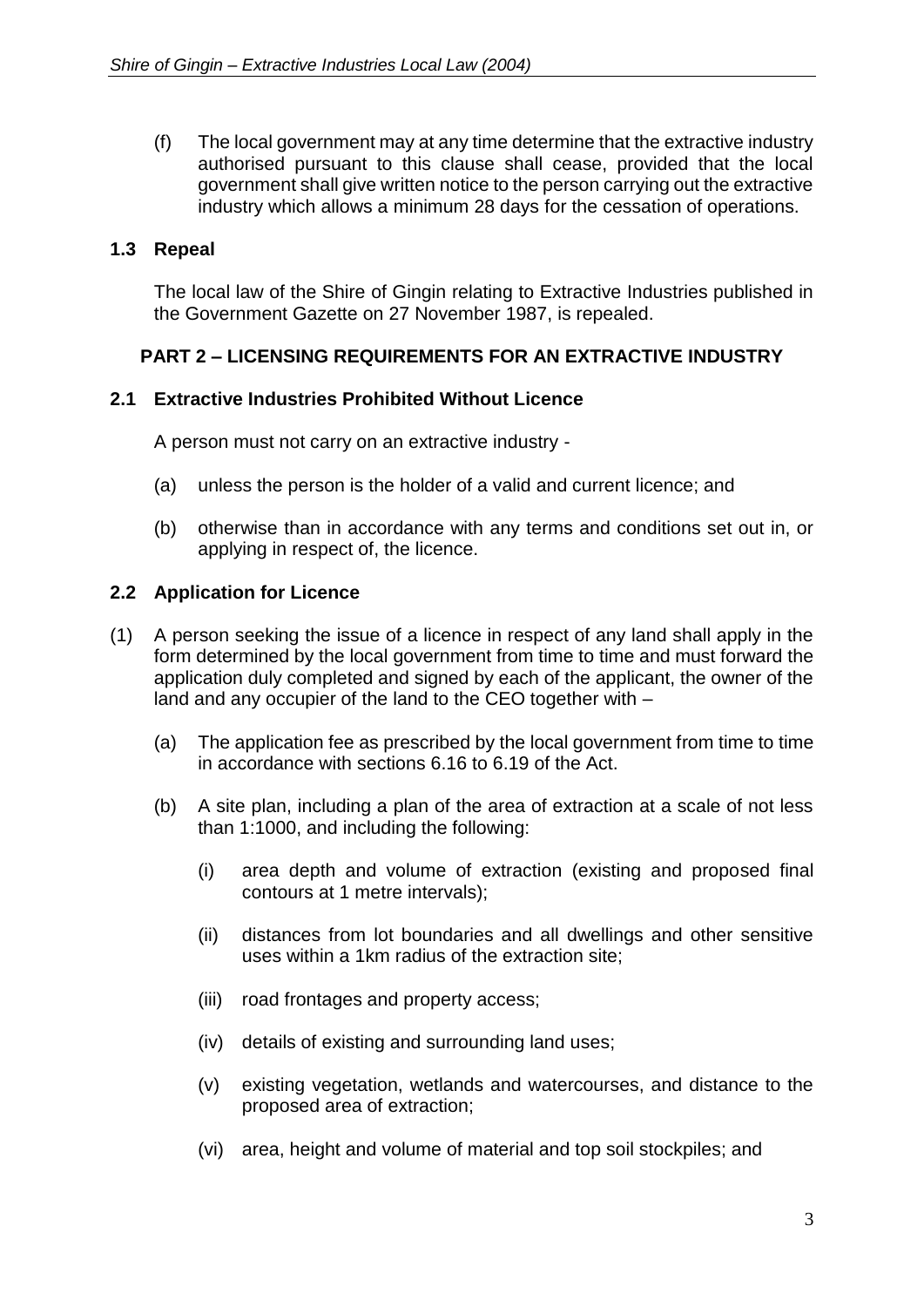- (vii) the location of any buildings associated with the proposal.
- (c) A report addressing and/or including the following
	- (i) type of material to be excavated;
	- (ii) details of methods of extraction, including any crushing or blasting, or whether extraction only;
	- (iii) hours of operation (including crushing, blasting and excavation);
	- (iv) storage of chemicals;
	- (v) estimated completion date;
	- (vi) type of equipment to be used, including size of trucks and machinery;
	- (vii) maintenance and any refuelling of trucks on site;
	- (viii) number of truck movements per day/week;
	- (ix) details of staging;
	- (x) proposed haulage routes and destinations;
	- (xi) proposed road warning signage;
	- (xii) noise, dust and vibration abatement measures;
	- (xiii) visual impact assessment, with particular reference to major roads, tourist routes and interest points, and surrounding properties and structures;
	- (xiv) drainage implications including surface and ground water impacts;
	- (xv) proposed end use of site;
	- (xvi) a detailed rehabilitation plan including types of materials, staging, source of materials, re-contouring, replacement of topsoil, screen planting and revegetation (vegetation species and densities);
	- (xvii) assessment of the risk of spreading *Phytophthora* dieback and management techniques appropriate to that level of risk;
	- (xviii)management techniques to address potential conflict with surrounding landuses and protection of environmental attributes; and
	- (ixx) any other assessment the local government may require, including Aboriginal and European heritage considerations if within a known area of significance.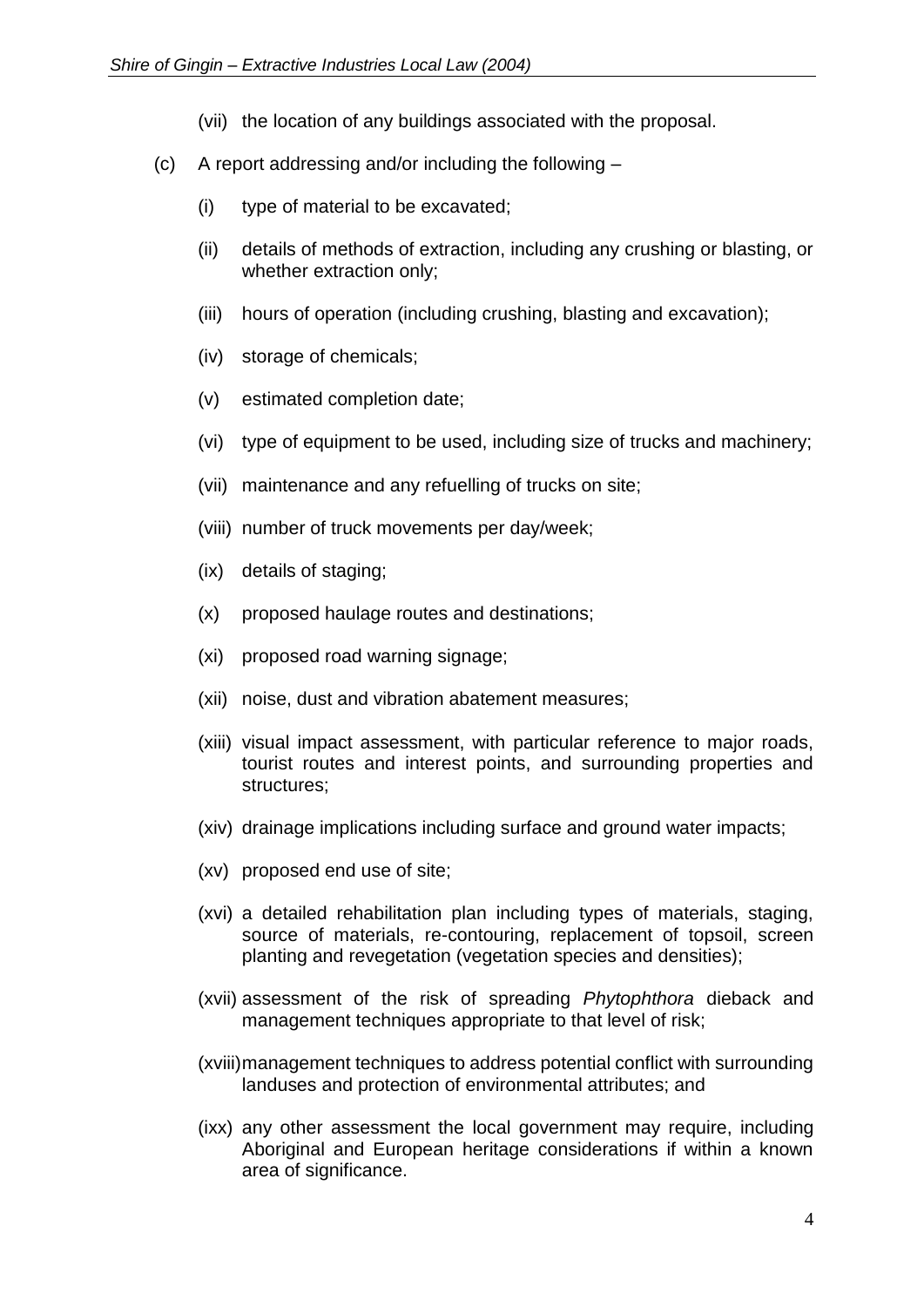# **PART 3 - DETERMINATION OF APPLICATION**

#### <span id="page-6-1"></span><span id="page-6-0"></span>**3.1 Determination of Application**

- (1) The local government may refuse to consider an application for a licence that does not comply with the requirements of clause 2.3, and in any event shall refuse an application for a licence where planning approval for an extractive industry use of the land has not first been obtained.
- (2) The local government may, in respect of an application for a licence
	- (a) refuse the application; or
	- (b) approve the application
		- (i) over the whole or part of the land in respect of which the application is made; and
		- (ii) on such terms and conditions, if any, as it sees fit.
- (3) Where the local government approves an application for a licence, it must
	- (a) determine the licence period, not exceeding 5 years from the date of issue or such other period so as to be in accordance with the relevant planning approval; and
	- (b) approve the issue of a licence in the form determined by the local government from time to time.
- (4) Where the local government approves the issue of a licence, the CEO upon receipt by the local government of -
	- (a) payment of the annual licence fee, or the relevant proportion of the annual licence fee to 31 December next, determined by the local government from time to time in accordance with sections 6.16 to 6.19 of the Act;
	- (b) payment of the secured sum if any, imposed under clause 5.1;
	- (c) the documents, if any, executed to the satisfaction of the CEO, under clause 5.1; and
	- (d) A copy of the public liability insurance policy required under Clause 7.1 (1),

shall issue the licence to the applicant.

- (5) Without limiting subclause (2), the local government may impose conditions in respect of the following matters -
	- (a) the orientation of the excavation to reduce visibility from other land;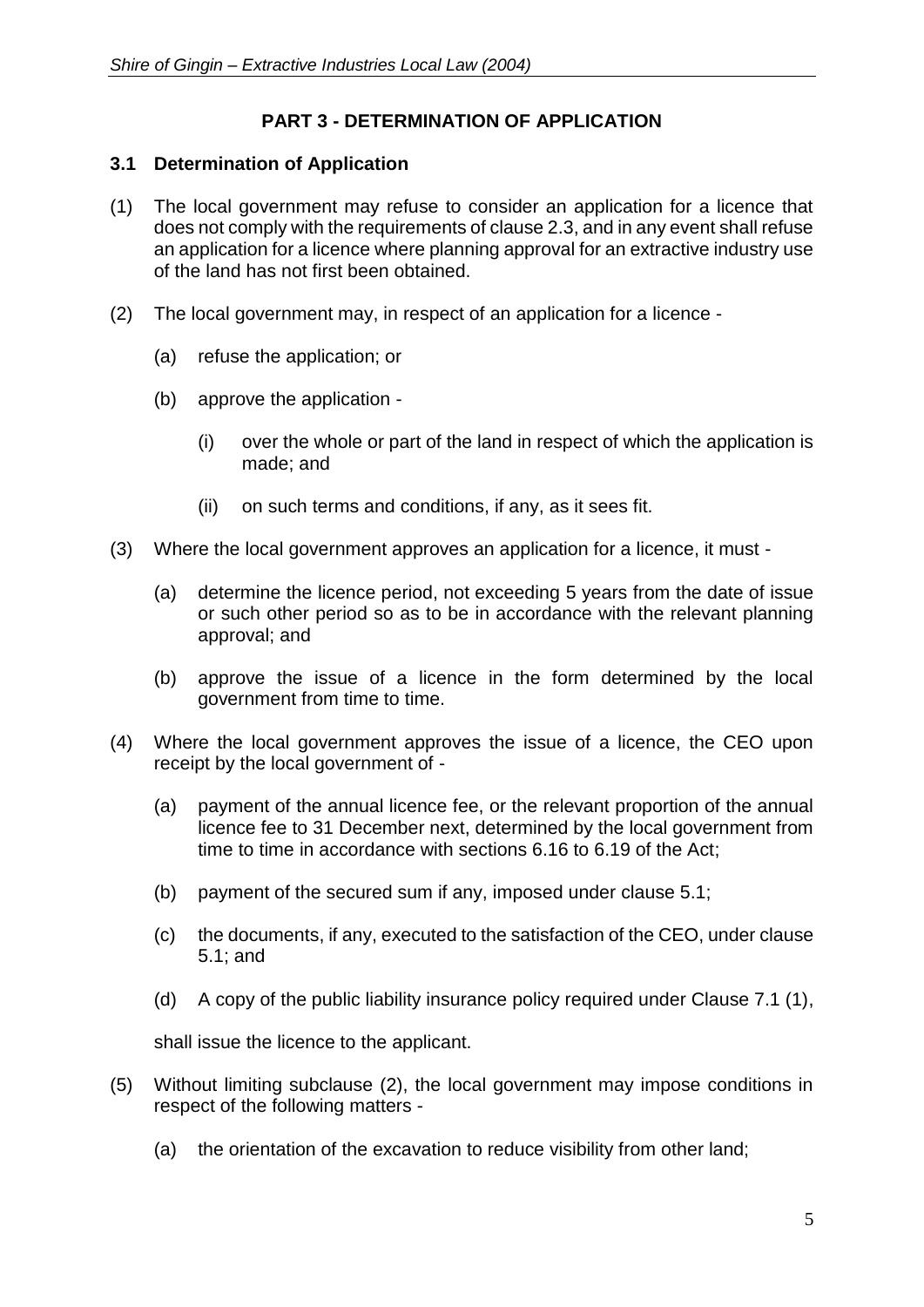- (b) the appropriate siting of access thoroughfares, buildings and plant;
- (c) the stockpiling of material;
- (d) the approval of the number and size of trucks entering and leaving the site each day and the route or routes to be utilised by the trucks;
- (e) the hours during which any excavation work may be carried out;
- (f) the hours during which any processing plant associated with, or located on, the site may be operated;
- (g) requiring all crushing and treatment plant to be enclosed within suitable buildings to minimise the emission of noise, dust, vapour and general nuisance to the satisfaction of the local government;
- (h) the depths below which a person must not excavate;
- (i) distances from adjoining land or thoroughfares within which a person must not excavate;
- (j) the safety of persons employed at or visiting the excavation site;
- (k) the control of dust and wind-blown material;
- (l) the planting, care and maintenance of trees, shrubs and other landscaping features during the time in which the extractive industry is carried out in order to effectively screen the area to be excavated and to provide for progressive rehabilitation;
- (m) the prevention of the spread of dieback or other disease;
- (n) the drainage of the excavation site and the disposal of water;
- (o) the restoration and reinstatement of the excavation site, the staging of such works, and the minimising of the destruction of vegetation;
- (p) the provision of retaining walls to prevent subsidence of any portion of the excavation or of land abutting the excavation;
- (q) requiring the licensee to furnish to the local government a surveyor's certificate each year, prior to the renewal fee being payable, to certify the quantity of material extracted and that material has not been excavated below the final contour levels outlined within the approved excavation programme;
- (r) requiring the licensee to meet all conditions imposed under the approval issued by the local government in relation to the extractive industry;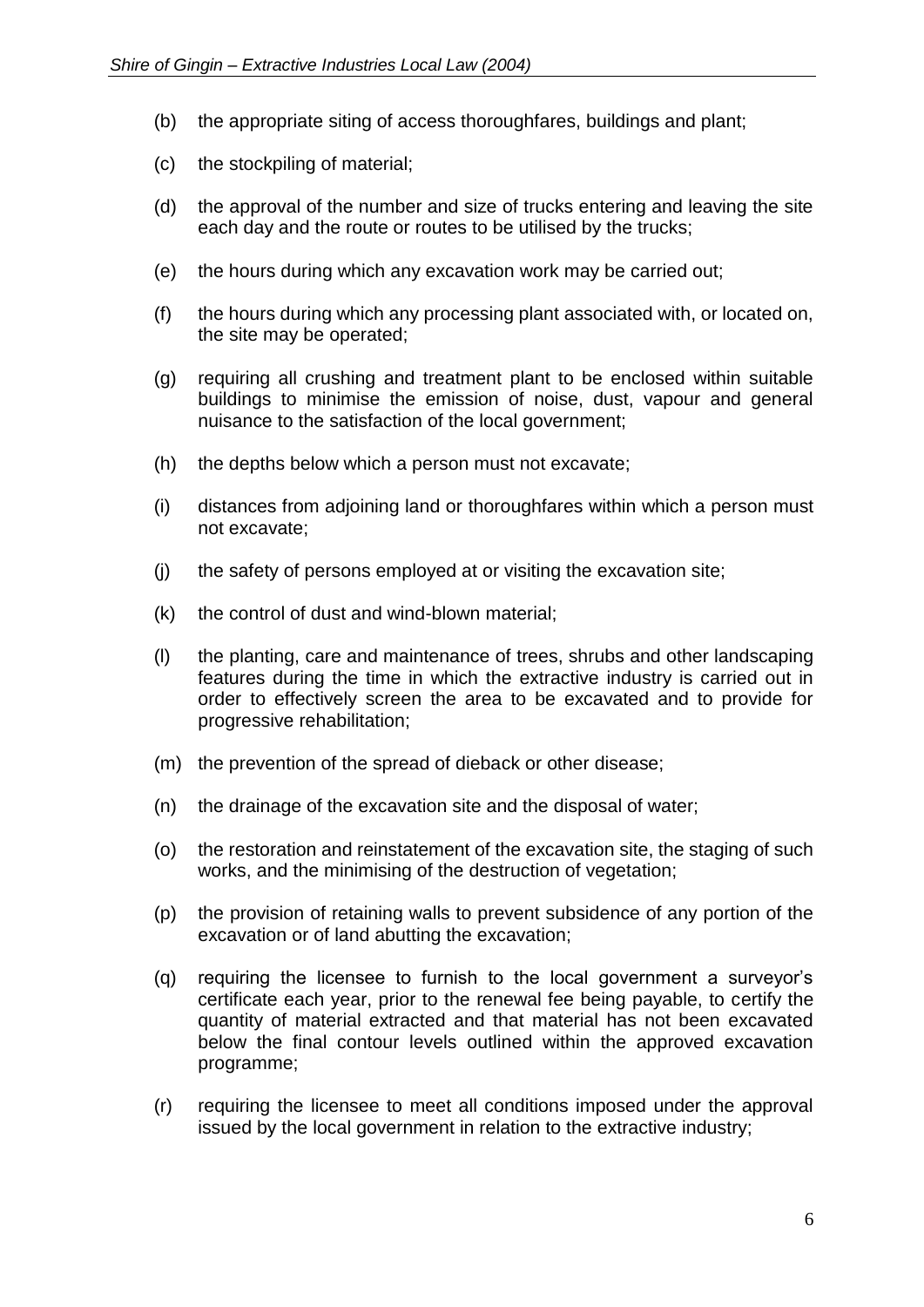- (s) requiring the licensee to enter into an agreement with the local government in respect of any condition or conditions imposed under this local law;
- (t) requiring the licensee to enter into an agreement with the local government by which it agrees to pay any extraordinary expenses incurred by the local government in repairing damage caused to thoroughfares in the district by heavy, or extraordinary traffic by or on behalf of the licensee under the license; and
- (u ) any other matter for properly regulating the carrying on of an extractive industry.

### <span id="page-8-0"></span>**3.2 Payment of Annual Licence Fee**

On or before 30 June in each year, a licensee must pay to the local government the annual licence fee determined by the local government from time to time and in accordance with sections 6.19 to 6.19 of the Act.

# **PART 4 - TRANSFER, CANCELLATION AND RENEWAL OF LICENCE**

### <span id="page-8-2"></span><span id="page-8-1"></span>**4.1 Transfer of Licence**

- (1) An application for the transfer of a licence must
	- (a) be made in writing;
	- (b) be signed by the licensee and the proposed transferee of the licence;
	- (c) be accompanied by the current licence;
	- (d) be accompanied by the consent in writing to the transfer from the owner of the excavation site;
	- (e) include any information that the local government may reasonably require; and
	- (f) be forwarded to the CEO together with the fee determined by the local government from time to time.
- (2) Upon receipt of any application for the transfer of a licence, the local government may -
	- (a) refuse the application; or
	- (b) approve the application on such terms and conditions, if any, as it sees fit.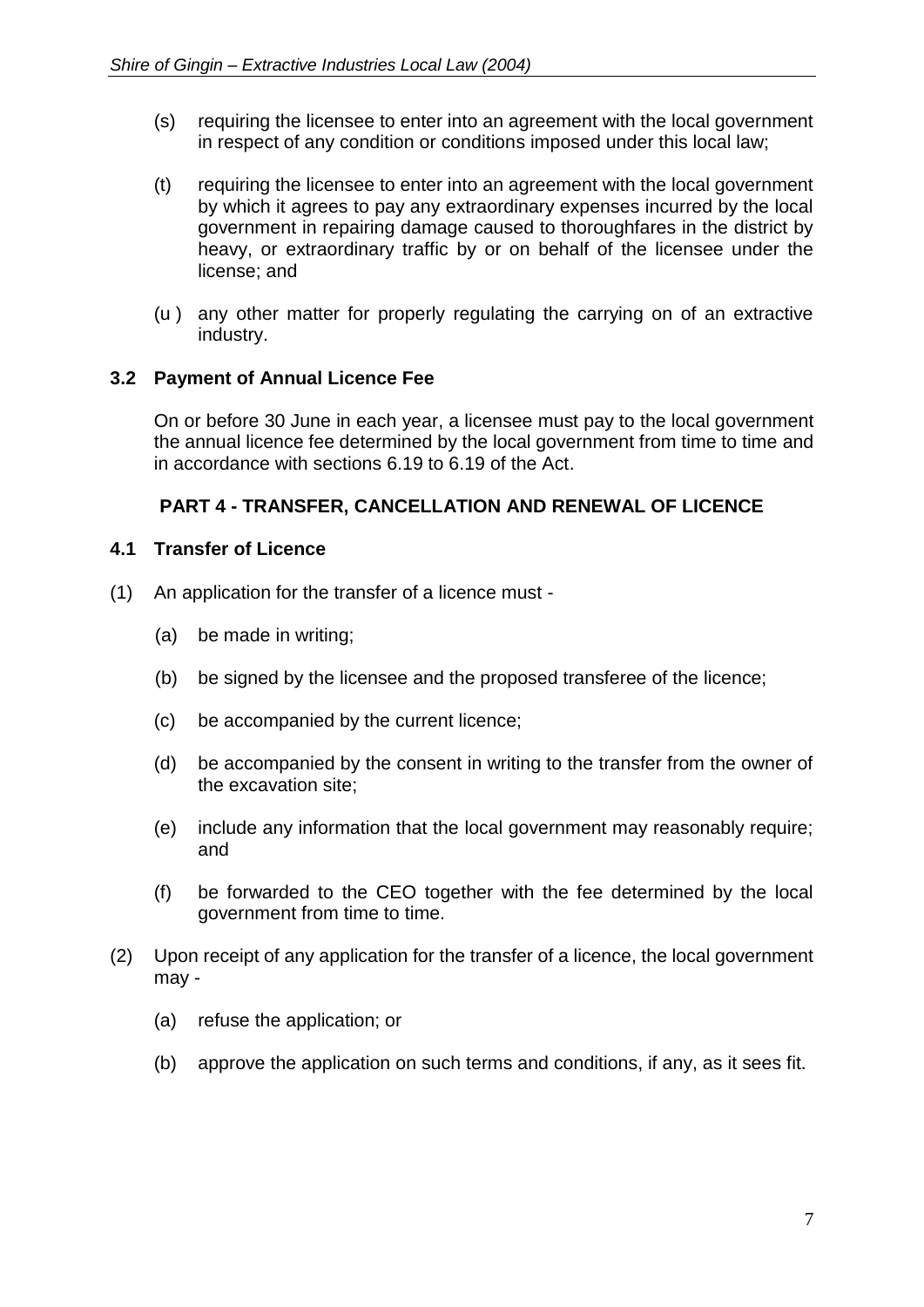- (3) Where the local government approves an application for the transfer of a licence, the local government shall transfer the licence by an endorsement on the licence in the form determined by the local government from time to time, signed by the CEO.
- (4) Where the local government approves the transfer of a licence it shall not be required to refund any part of the fees paid by the former licensee in respect of the transferred licence.

# <span id="page-9-0"></span>**4.2 Cancellation of Licence**

- (1) The local government may cancel a licence where the licensee has
	- (a) been convicted of an offence against
		- (i) this local law; or
		- (ii) any other law relating to carrying on an extractive industry; or
	- (b) transferred or assigned or attempted to transfer or assign the licence without the consent of the local government;
	- (c) permitted another person to carry on an extractive industry otherwise than in accordance with the terms and conditions of the licence and of the provisions of this local law;
	- (d) failed to pay the annual licence fee under clause 3.2; or
	- (e) failed to have a current public liability insurance policy under clause 7.1(1) or failed to provide a copy of the policy or evidence of its renewal as the case may be, under clause 7.1(2).
- (2) Where the local government cancels a licence under this clause
	- (a) the local government shall advise the licensee in writing of the cancellation;
	- (b) the cancellation takes effect on and from the day on which the licensee is served with the cancellation advice; and
	- (c) the local government shall not be required to refund any part of the fees paid by the licensee in respect of the cancelled licence.

### <span id="page-9-1"></span>**4.3 Renewal of Licence**

- (1) A licensee who wishes to renew a licence must apply in writing to the local government at least 45 days before the date of expiry of the licence and must submit with the application for renewal -
	- (a) the fee determined by the local government from time to time;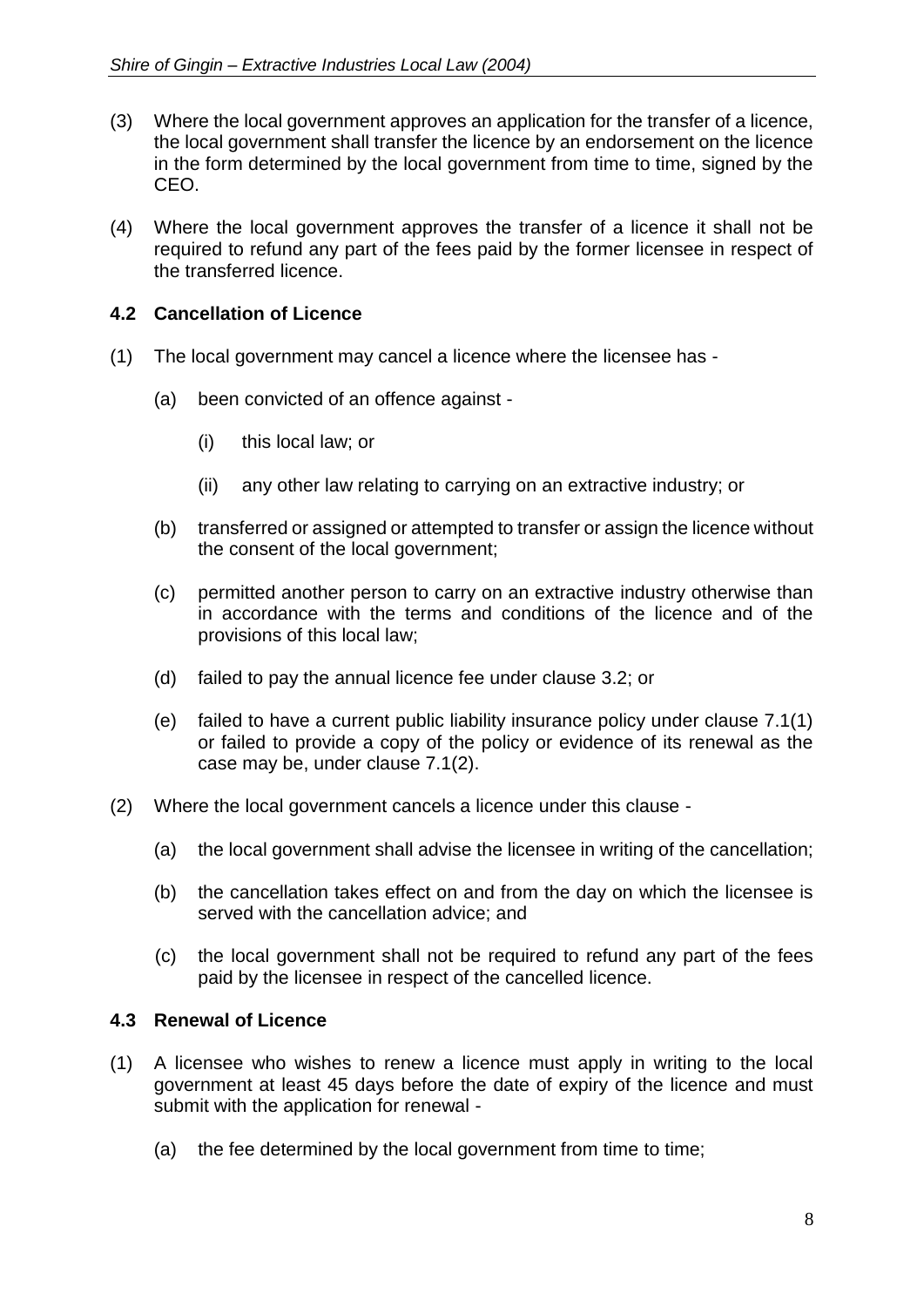- (b) a copy of the current licence;
- (c) a plan showing the contours of the excavation carried out to the date of that application;
- (d) details of the works, excavation and rehabilitation stages reached and of any changes or proposed changes with respect to any of the things referred to in clauses  $2.3(1)$  (b) and (c); and
- (e) any other things referred to in clauses 2.3 and 3.1.
- (2) The local government may waive any of the requirements specified in clause 4.3 (1) (d) or (e).
- $(3)$  If  $-$ 
	- (a) an application to renew a licence is in relation to land in respect of which the current licence was issued less than 12 months prior to the date from which the new licence if granted would apply; and
	- (b) the methods to be employed in the proposed land excavation are identical to those being employed at the date of the application,

then the applicant shall not be obliged, unless otherwise required by the local government to submit details of any of the things referred to in clauses 2.3 and 3.1.

- (4) Upon receipt of an application for the renewal of a licence, the local government may -
	- (a) refuse the application; or
	- (b) approve the application on such terms and conditions, if any, as it sees fit.

### **PART 5 - SECURED SUM AND APPLICATION THEREOF**

#### <span id="page-10-1"></span><span id="page-10-0"></span>**5.1 Security for Restoration and Reinstatement**

- (1) For the purpose of ensuring that an excavation site is properly restored or reinstated, the local government may require that -
	- (a) as a condition of a licence; or
	- (b) before the issue of a licence,

the licensee must give to the local government a bond, bank guarantee or other security, of a kind and in a form acceptable to the local government, in or for a sum determined by the local government from time to time.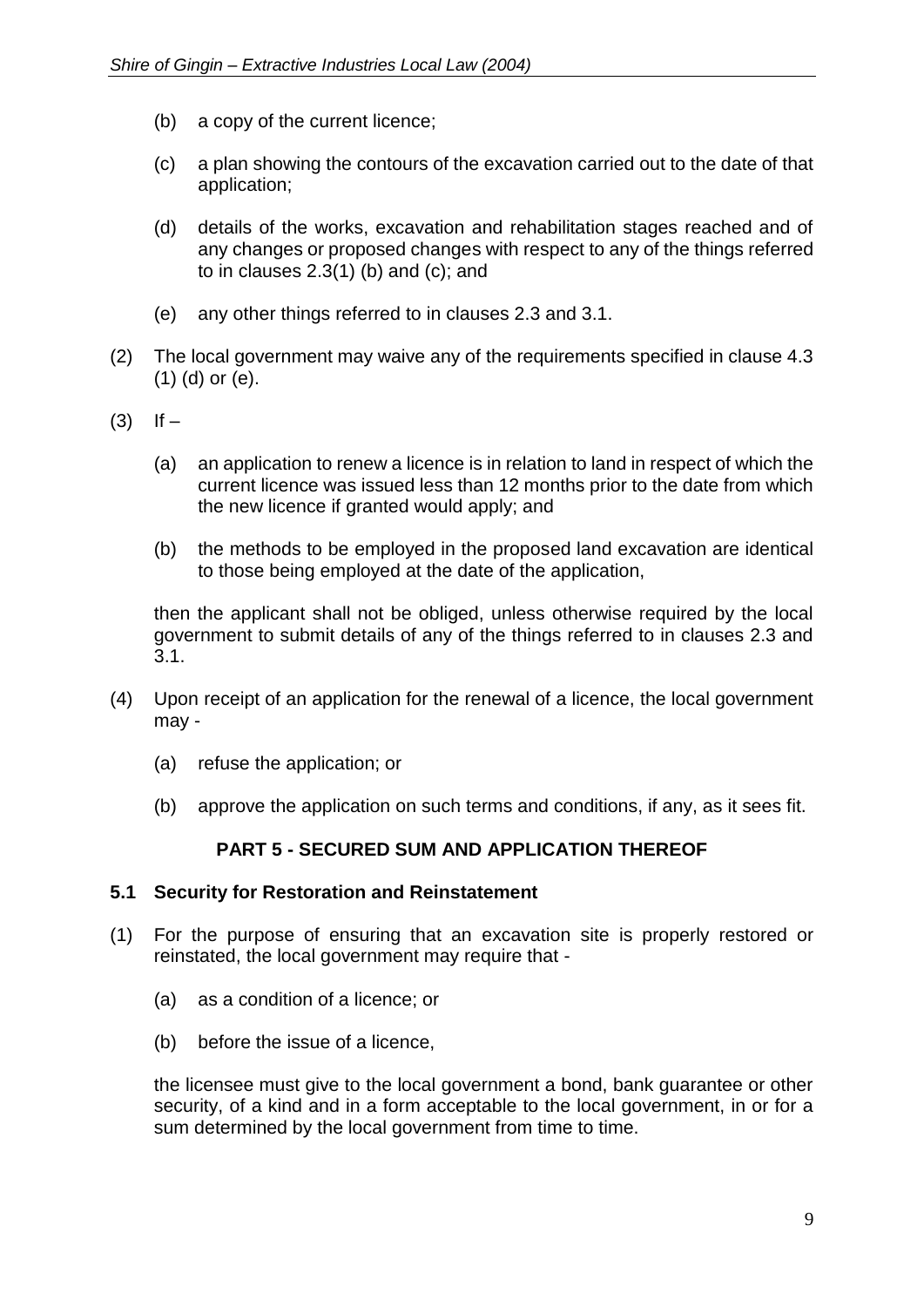(2) A bond required under subclause (1) is to be paid into a fund established by the local government for the purposes of this clause.

# <span id="page-11-0"></span>**5.2 Use by the Local Government of Secured Sum**

- (1) If a licensee fails to carry out or complete the restoration and reinstatement works required by the licence conditions either -
	- (a) within the time specified in those conditions; or
	- (b) where no such time has been specified, within 60 days of the completion of the excavation or portion of the excavation specified in the licence conditions,

Then, subject to the local government giving the licensee 14 days' notice of its intention to do so,

- (c) the local government may carry out the required restoration and reinstatement work or so much of that work as remains undone; and
- (d) the licensee must pay to the local government on demand all costs incurred by the local government or which the local government may be required to pay under this clause.
- (2) The local government may apply the proceeds of any bond, bank guarantee or other security provided by the licensee under clause 5.1 towards its costs under this clause.
- (3) The liability of a licensee to pay the local government's costs under this clause is not limited to the amount, if any, secured under clause 5.1.

### **PART 6 - LIMITATIONS AND PROHIBITIONS**

### <span id="page-11-2"></span><span id="page-11-1"></span>**6.1 Limits on Excavation Near Boundary**

Subject to any licence conditions imposed by the local government, a person shall not, without the written approval of the local government, excavate within -

- (a) 20 metres of the boundary of any land on which the excavation site is located;
- (b) 20 metres of any land affected by a registered grant of easement;
- (c) 40 metres of any thoroughfare; or
- (d) 40 metres of any watercourse.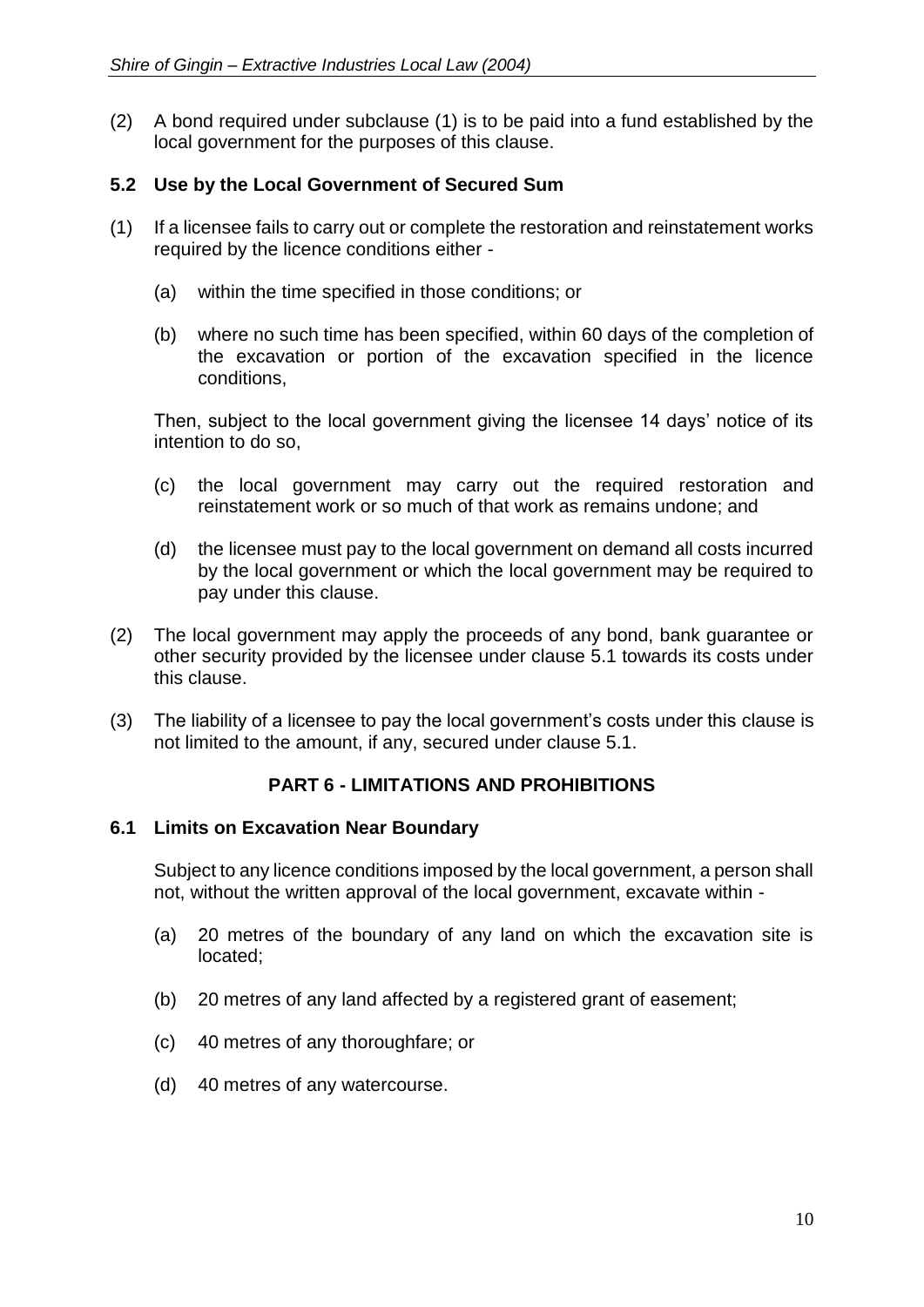# <span id="page-12-0"></span>**6.2 Prohibitions**

A licensee must not -

- (a) remove any trees or shrubs within 40 metres (or such lesser distance as may be allowed, in writing, by the local government) of the boundary of any road reserve on land in respect of which a licence has been granted, except for the purpose of constructing access thoroughfares, erecting buildings or installing plant for use in connection with the excavation and then only with the express approval of the local government and subject to any conditions which the local government may impose in accordance with clause 3.1;
- (b) except where the local government approves otherwise, drain and keep drained to the local government's satisfaction any excavation to which the licence applies so as to prevent the accumulation of water;
- (c) store, or permit to be stored, any explosives or explosive devices on the site to which the licence applies other than with the approval of the local government and the Department of Mines and Petroleum;
- (d) fill or excavate, other than in accordance with the terms and conditions of the licence, the site plans and the works and excavation programme approved by the local government.

# <span id="page-12-1"></span>**6.3 Blasting**

- (1) A person must not carry out or permit to be carried out any blasting in the course of excavating unless -
	- (a) the local government has otherwise given approval in respect of blasting generally or in the case of each blast;
	- (b) subject to sub-clause (2), the blasting takes place only between the hours of 8.00am and 5.00pm, or as determined by the local government, on Mondays to Fridays inclusive;
	- (c) the blasting is carried out in strict accordance with the AS2187 SAA Explosives Code, the Mines Safety and Inspection Act 1994, the Environment Protection Act 1986, and all relevant local laws of the local government; and
	- (d) in compliance with any other conditions imposed by the local government concerning-
		- (i) the time and duration of blasting;
		- (ii) the purposes for which the blasting may be used;
		- (iii) the methods of detonation and blasting;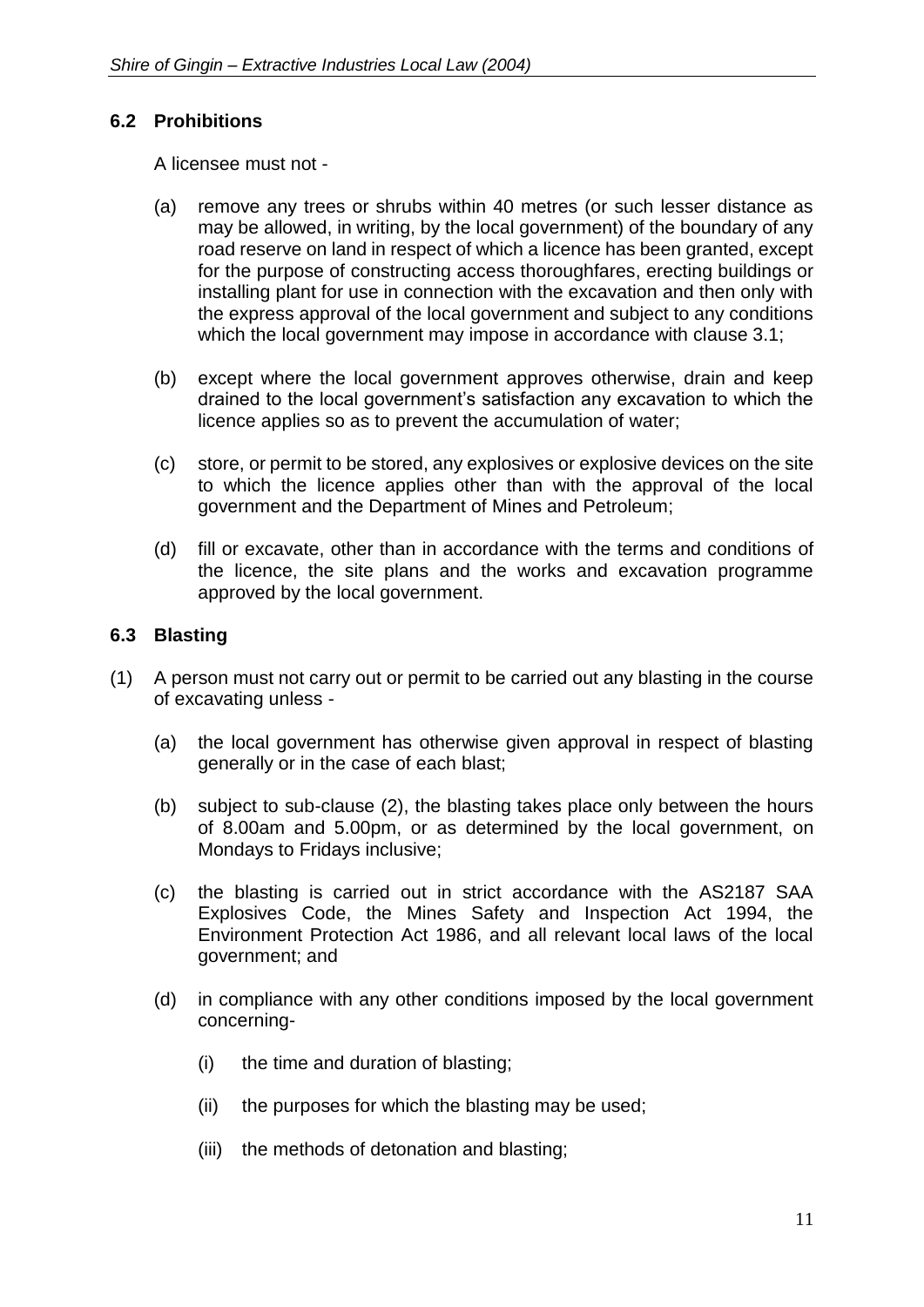- (iv) the types of explosives to be used; and
- (v) such other matters as the local government may reasonably require in the interests of the safety and protection of members of the public and of property within the district.
- (2) A person must not carry out or permit to be carried out any blasting on a Saturday, Sunday or Public Holiday except with the prior approval of the local government.

#### **6.4 Obligations of the Licensee**

A licensee must –

- (a) where the local government so requires, securely fence the excavation to a standard determined by the local government and keep the gateways locked when not actually in use in order to prevent unauthorised entry;
- (b) erect and maintain warning signs along each of the boundaries of the area excavated under the licence so that each sign –
	- (i) is not more than 200 metres apart;
	- (ii) is not less than 1.8 metres high and not less than one metre wide; and
	- (iii) bears the words "DANGER EXCAVATIONS KEEP OUT";
- (c) except where the local government approves otherwise, drain and keep drained to the local government's satisfaction any excavation to which the licence applies so as to prevent the accumulation of water;
- (d) restore and reinstate the excavation site in accordance with the terms and conditions of the licence, the site plans and the works and excavation programme approved by the local government;
- (e) take all reasonable steps to prevent the emission of dust, noise, vibration and other forms of nuisance from the excavation site; and
- (f) otherwise comply with the conditions imposed by the local government in accordance with clause 3.1.

### **PART 7 - MISCELLANEOUS PROVISIONS**

#### <span id="page-13-1"></span><span id="page-13-0"></span>**7.1 Public Liability**

(1) A licensee must have at all times a current public liability insurance policy taken out in the joint names of the licensee and the local government indemnifying the licensee and the local government for a sum of not less than \$10,000,000 in respect of any one claim relating to any of the excavation operations.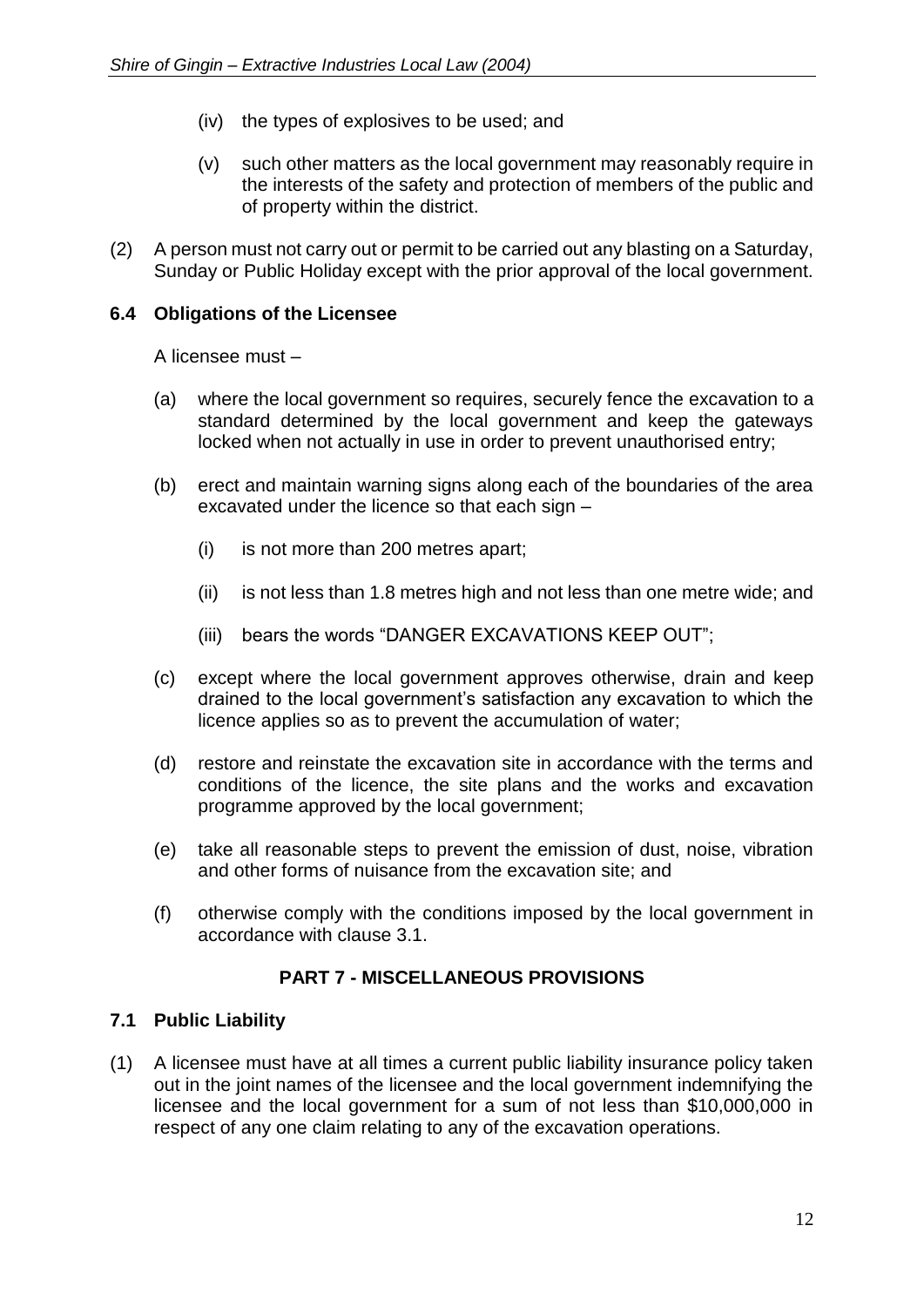(2) The licensee shall provide to the local government a copy of the policy taken out under sub-clause (1), within 14 days after the issue of that policy and shall provide to the local government evidence of renewal within 14 days of each renewal date.

#### <span id="page-14-0"></span>**7.2 Mines Safety and Inspection Act 1994 and Environmental Protection Act 1986**

- (1) In any case where the Mines Safety and Inspection Act 1994 or the Environmental Protection Act 1986 applies to any excavation carried on or proposed to be carried on at a site, the licensee in respect of that site must -
	- (a) comply with all applicable provisions of that Act or those Acts; and
	- (b) provide to the local government within 14 days full particulars of any inspection or report made under that Act or those Acts.
- (2) In this clause, the Mines Safety and Inspection Act 1994 and the Environmental Protection Act 1986 include all subsidiary legislation made under those Acts.

### <span id="page-14-1"></span>**7.3 Notice of Cessation of Operations**

- (1) Where a licensee intends to cease carrying on an extractive industry
	- (a) temporarily for a period in excess of 12 months; or
	- (b) permanently,

the licensee must, as well as complying with clause 7.4, give the local government written notice of the cessation not later than one week after those operations have ceased.

- (2) Where a licensee has given written notice to the local government of the intention to permanently cease carrying on an extractive industry on the site to which the licence applies the licence is deemed to have expired on the date such cessation is so notified.
- (3) The temporary or permanent cessation of the carrying on of an extractive industry on a site or the deemed expiration or cancellation of a licence does not entitle the licensee to any refund of any licence fee.

### <span id="page-14-2"></span>**7.4 Works to be Carried Out on Cessation of Operations**

Where the carrying on of an extractive industry on the site permanently ceases or on the expiration or cancellation of the licence applicable to the site, whichever first occurs, the licensee must, as well as complying with the provisions of clause 7.3 -

(a) restore and reinstate the excavated site in accordance with the proposals approved by the local government or in such other manner as the local government may subsequently agree in writing with the licensee;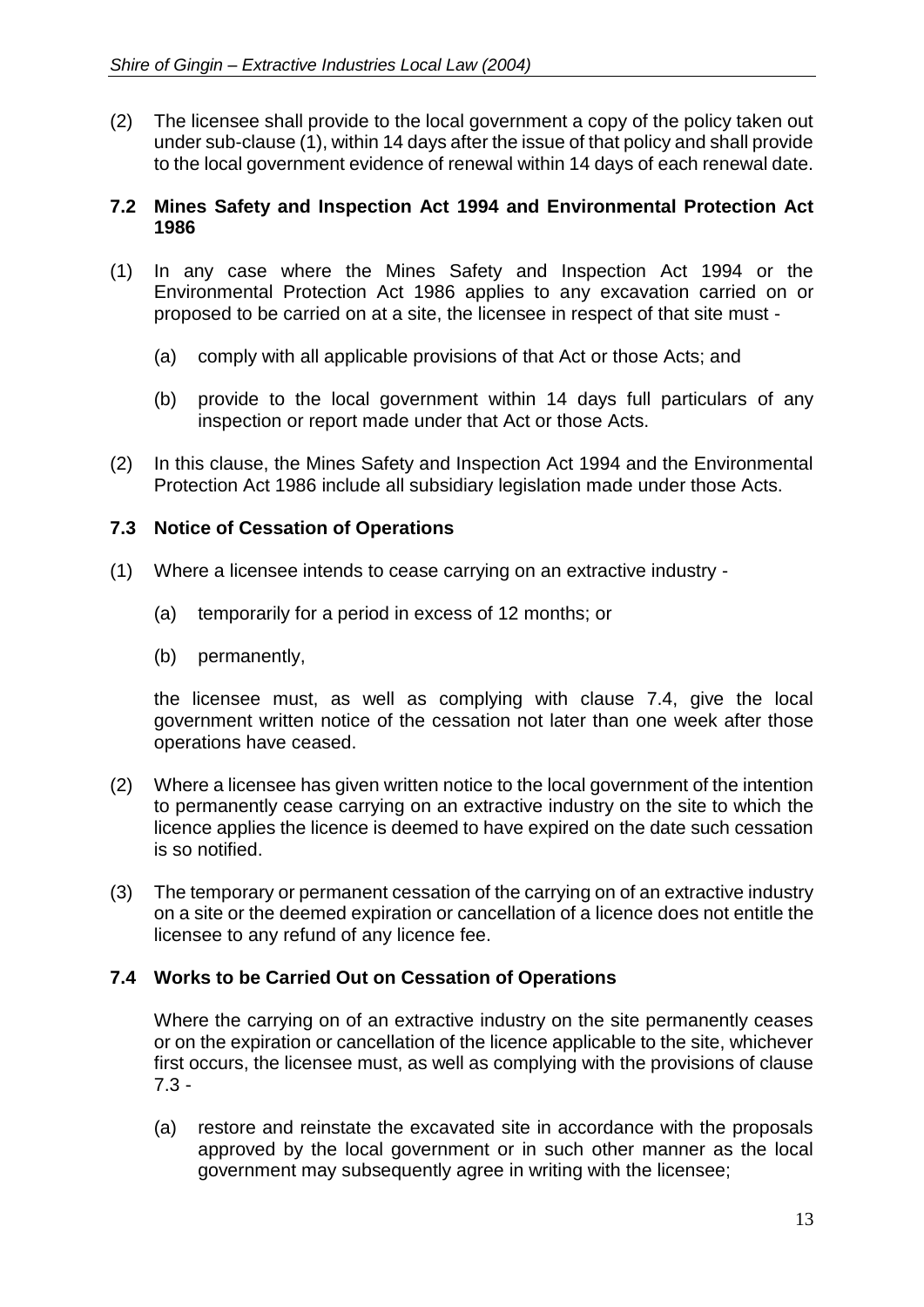- (b) ensure that any face permitted to remain upon the excavation site is left safe with all loose materials removed and where the excavation site is -
	- (i) sand, the sides are sloped to a batter of not more than 1:3 (vertical:horizontal); and
	- (ii) limestone or material other than sand, the sides are sloped to a batter which, in the opinion of the local government, would enable the site to be left in a stable condition;
- (c) ensure that the agreed floor level of the excavation is graded to an even surface or is otherwise in accordance with the rehabilitation and decommissioning programme approved by the local government;
- (d) ensure that all stockpiles or dumps of stone, sand or other materials are left so that no portion of that material can escape onto land not owned or occupied by the licensee nor into any stream, watercourse or drain that is not wholly situated within the land owned or occupied by the licensee;
- (e) erect retaining walls where necessary to prevent subsidence of land in the vicinity of any excavation;
- (f) remove from the site all buildings, plant and equipment erected, installed or used for or in relation to the carrying on of an extractive industry on the site and fill all holes remaining after such removal to the level of the surrounding ground and compact such filled holes sufficiently to prevent settling; and
- (g) break up, scarify, cover with topsoil and plant with grass, trees and shrubs all parts of the site where buildings, plant and equipment were erected or installed and all areas which were used for stockpiling unless otherwise specified under this local law.

# **PART 8 - OBJECTIONS & REVIEW**

#### <span id="page-15-0"></span>**8.1 Objections and Review**

When the local government makes a decision as to whether it will -

- (a) grant a person a licence under this local law; or
- (b) renew, vary, or cancel a licence that a person has under this local law,

the provisions of Division 1 of Part 9 of the Act and regulation 33 of the Local Government (Functions and General) Regulations 1996 shall apply to that decision.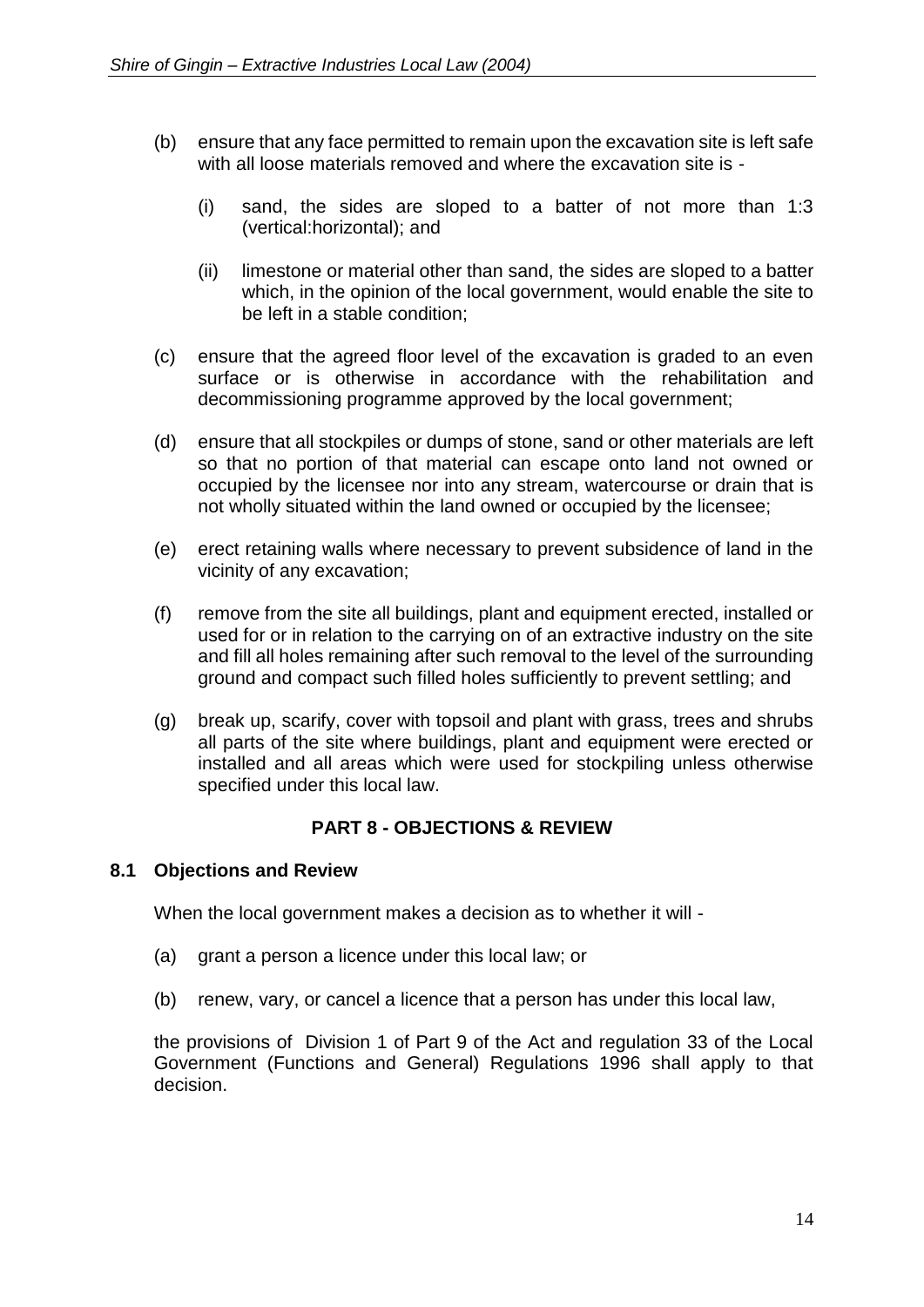# **PART 9 – ENFORCEMENT**

### **9.1 Offences**

- (1) Any person who fails to do anything required or directed to be done under this local law, or who does anything which, under this local law that person is prohibited from doing, commits an offence.
- (2) Any person who commits an offence under this local law is liable, upon conviction, to a penalty not exceeding \$5,000 and if the offence is of a continuing nature, to an additional penalty not exceeding \$500 for each day or part of a day during which the offence had continued.

### **9.2 Modified Penalties**

- (1) An offence against a clause specified in Schedule 1 is a prescribed offence for the purposes of section 9.16(1) of the Act.
- (2) The amount of the modified penalty for a prescribed offence is that specified adjacent to the clause in Schedule 1.

### **9.3 Forms**

For the purposes of this local law –

- (a) the form of the infringement notice given under section 9.16 of the Act is that of Form 2 in Schedule 1 of the *Local Government (Functions and General) Regulations 1996*; and
- (b) the form of the notice sent under section 9.20 of the Act withdrawing an infringement notice is that of Form 3 in Schedule 1 of the *Local Government (Functions and General) Regulations 1996*.